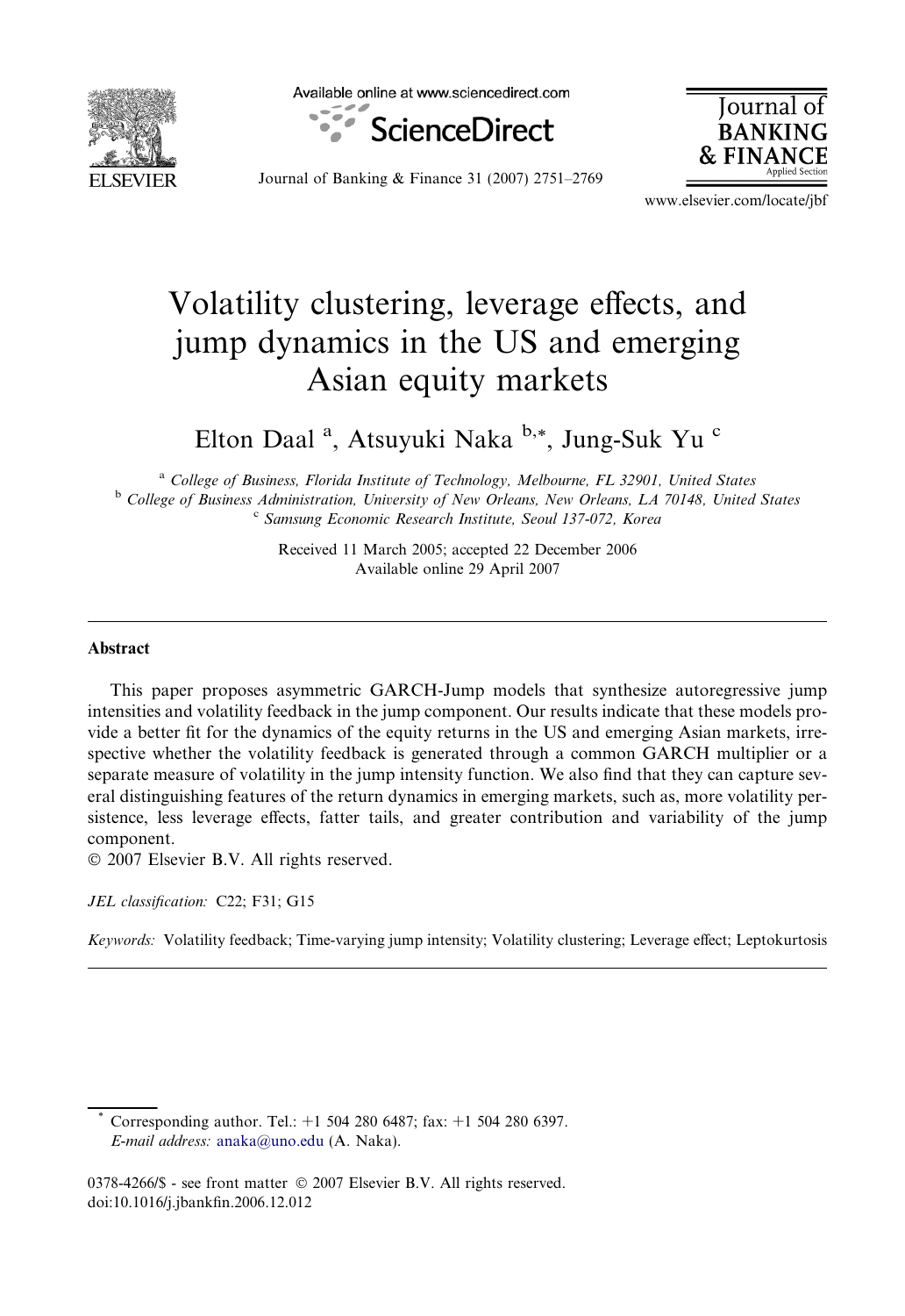## 1. Introduction

Mixed GARCH-Jump modeling has emerged as a powerful tool to describe the dynamics of asset returns in discrete-time. Recent work in this area by, for example, [Duan et al.](#page--1-0) [\(2005, 2006\) and Maheu and McCurdy \(2004\)](#page--1-0) allows for time-variation in the jump component of the mixed GARCH-Jump model. In particular, Duan et al. develop a constant intensity NGARCH-Jump model that allows for time-variation through a common GARCH multiplier in the "diffusion" and jump component.<sup>1</sup> In the limit, their discretetime model can converge to continuous-time jump-diffusion processes with jumps in the stochastic volatility. They find that the NGARCH-Jump model provides a better fit for the time-series of S&P 500 index returns relative to the normal NGARCH specification. Maheu and McCurdy develop a mixed GARCH-Jump model that admits separate time-variation and clustering in the jump intensity, but does not accommodate for volatility feedback in the jump component. When applied to individual stocks and indices in the US, their model outperforms the GARCH-Jump model with constant intensity and i.i.d. jump component. These findings give rise to the question which jump structure best fits the asset return dynamics under an asymmetric GARCH specification. Is it volatility feedback in the jump component, autoregressive jump intensity, or a combination of both? Should volatility feedback in the jump component be generated through a common GARCH multiplier or a separate measure of volatility in the jump intensity function?

To answer these questions, we propose asymmetric GARCH-Jump models that synthesize autoregressive jump intensities and volatility feedback in the jump component. We offer two extensions of the existing GARCH-Jump models. First, we extend the constant intensity asymmetric GARCH-Jump model in [Duan et al. \(2005, 2006\)](#page--1-0) by accommodating for time-varying, autoregressive jump intensity. This extension allows for two sources of time-variation in the jump component, namely, the common GARCH multiplier and the separate autoregressive arrival rate of jumps. Each factor affects the variation in jumps in a different way. The common GARCH multiplier induces time-variations in the jump component that are synchronous with the diffusion component, making these two components inseparable. In contrast, the autoregressive intensity allows the probability of jumps to change over time and can generate variations in the jump component that are fully separable from the diffusion component.

Second, we extend [Maheu and McCurdy \(2004\)](#page--1-0) specification by allowing the jump intensity to be a non-affine function of the return volatility or its proxy. Studies in the continuous-time literature by [Bates \(2000\), Duffie et al. \(2000\), and Pan \(2002\)](#page--1-0) point to the importance of incorporating volatility in the random jump intensity. They show that a high volatility before and during a market crash can increase the probability of jumps. [Chernov et al. \(1999\)](#page--1-0) observe, however, that the return volatility tends to remain high after a market crash, while the arrival of jumps drops considerably after a crash. To accommodate both relationships, we use the absolute value of the equity returns as a measure of return volatility since it permits the jump intensity to be a non-affine function of the volatility. In this extended model, the GARCH multiplier is a scale factor for only the diffusion component and the contribution of each component is fully separable.

<sup>&</sup>lt;sup>1</sup> Strictly speaking, the term "diffusion" is only applicable in the continuous-time setting. In the remainder of the paper, we use it loosely to refer to the component of the mixed GARCH-Jump model that captures the normal innovations.